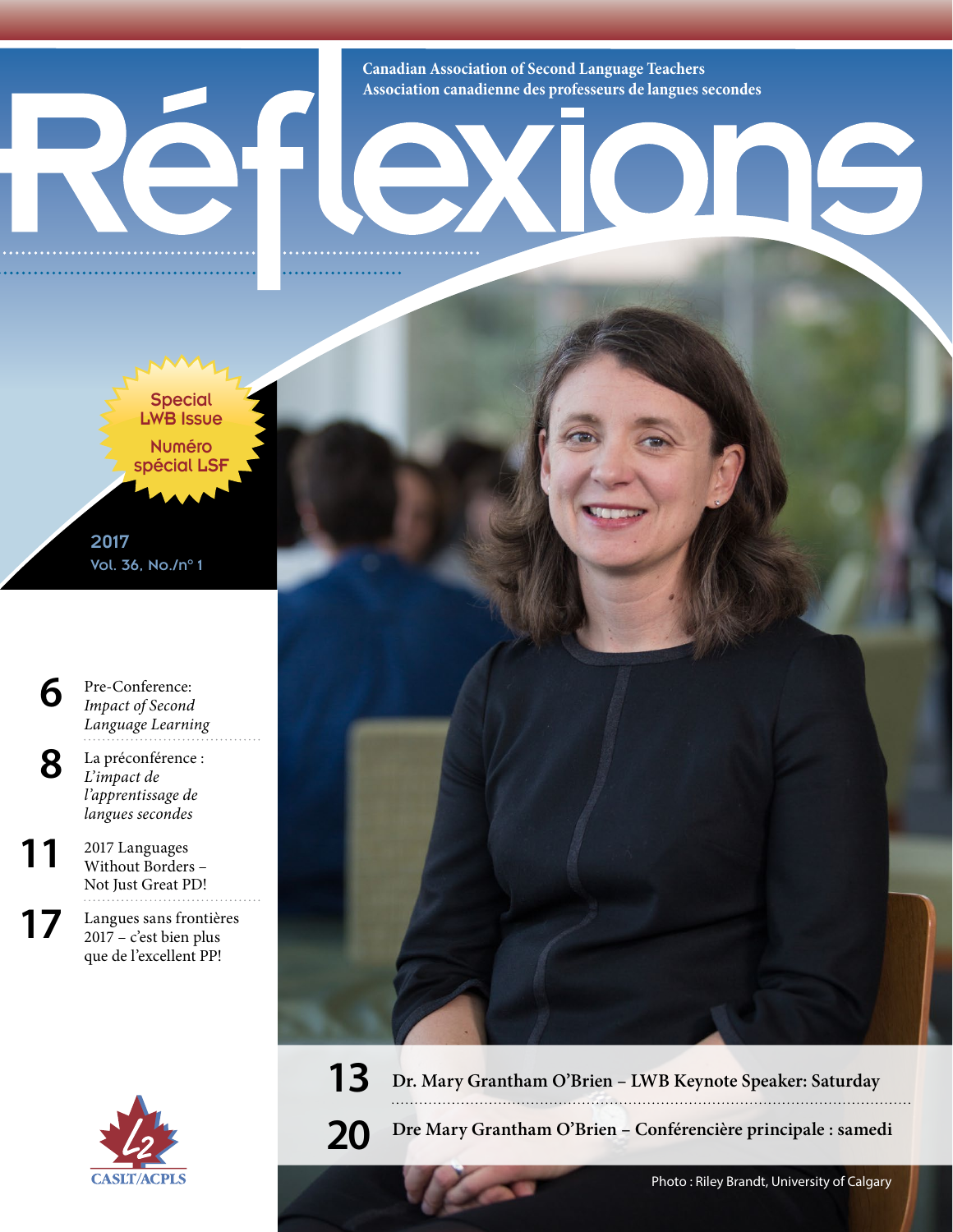# Réflexions

**2017 Volume 36, Number / numéro 1**

**Canadian Association of Second Language Teachers (CASLT) / Association canadienne des professeurs de langues secondes (ACPLS)** 2490, promenade Don Reid Drive

Ottawa, Ontario K1H 1E1 1-877-727-0994 • [www.caslt.org](http://www.caslt.org) • [admin@caslt.org](mailto:admin%40caslt.org?subject=)

#### Board of Directors • Conseil d'administration

Jim Murphy, Janice Aubry, Gillian Blackmore, Stéphane Lacroix, Maureen Smith, Enrica Piccardo, Carole Bonin.

# National Council • Conseil national

- AB: Marnie Beaudoin [marnie.beaudoin@epsb.ca](mailto:marnie.beaudoin%40epsb.ca?subject=)
- BC: Stacey Sveistrup – [ssveistrup@vsb.bc.ca](mailto:ssveistrup%40vsb.bc.ca?subject=)
- MB: Walter Nikkel [wnikkel@retsd.mb.ca](mailto:wnikkel%40retsd.mb.ca?subject=)
- NB: Chantal Lafargue – [chantal.lafargue@nbed.nb.ca](mailto:chantal.lafargue%40nbed.nb.ca?subject=)
- NL: Lisa Browne Peters [lisabrownepeters@](mailto:lisabrownepeters%40cdli.ca?subject=)nlesd.ca
- NS: Elaine Melanson – [melansea@gov.ns.ca](mailto:melansea%40gov.ns.ca?subject=)
- NT: Elizabeth Monroe [emonroe@theedge.ca](mailto:emonroe%40theedge.ca?subject=)
- NU: Josianne Beaumont – [JBeaumont@gov.nu.ca](mailto:JBeaumont%40gov.nu.ca?subject=) ON: France Dupuis – [france.dupuis@cdsbeo.on.ca](mailto:france.dupuis%40cdsbeo.on.ca?subject=)
- PE: Deneen Gallant-Norring –
- [dagallant-norring@edu.pe.ca](mailto:dagallant-norring%40edu.pe.ca?subject=)
- QC: Terry Price – [pleasecomehome@gmail.com](mailto:pleasecomehome%40gmail.com?subject=)
- SK: Linda Osborne – [linda.osborne@gov.sk.ca](mailto:linda.osborne%40gov.sk.ca?subject=)
- YT: Pascal St-Laurent – [pascal.st-laurent@gov.yk.ca](mailto:pascal.st-laurent%40gov.yk.ca?subject=)

#### ISSN 1483-8400

Publication Mail Agreement No. 40846073

#### Copyright • Droits d'auteur

CASLT authorizes the reproduction of articles on the condition that the author's name, the name of *Réflexions*, as well as the volume and number are clearly identified on each page of the copies. • L'ACPLS autorise la reproduction des articles à condition que le nom de l'auteur et de *Réflexions*, ainsi que le volume et le numéro soient clairement indiqués sur chaque copie.

#### Disclaimer • Avis de non-responsabilité

Opinions expressed by authors are their own and not necessarily those of the Board of Directors of CASLT. • Les articles publiés reflètent l'opinion des auteurs et non forcément celle du conseil d'administration de l'ACPLS.

Use of the masculine in this publication is generic and applies to both men and women. • L'utilisation du masculin dans cette publication pour désigner des personnes renvoie aussi bien à des femmes qu'à des hommes.

# Would you like to publish an article in Réflexions?

Our readers are looking for:

- Articles that are interesting, thought provoking, timely, practical, informative, concise, complete, and current
- Texts written by leading educators
- Reports on effective programs and practices
- Reports summarizing action research projects in the field of language teaching and learning or on current language-related events

We are looking for articles of about 1,150 words written for:

- Practicing K–12 educators, practicing second-language classroom teachers — French, English, and other languages
- Researchers in second-language teaching and learning in various university settings
- Student teachers enrolled in faculties of education
- People interested in second-language learning development

For more information, consult our *Guidelines for Writers* on CASLT's website at www.caslt.org/what-we-do/publications-reflexions [guidelines\\_writers\\_en.php](http://www.caslt.org/what-we-do/publications-reflexions_guidelines_writers_en.php) or email us at communications[@caslt.org](mailto:communications%40caslt.org?subject=).

# Vous aimeriez publier un article dans Réflexions?

Nos lecteurs recherchent :

- des articles pertinents, pratiques, informatifs, concis et complets, sur des sujets d'actualité, susceptibles de piquer l'intérêt et d'engager une réflexion;
- des textes provenant de professionnels renommés en éducation;
- des rapports au sujet de programmes et de méthodes efficaces;
- des études relatives à des ressources et à des activités récentes ainsi qu'à l'enseignement des langues.

Nous recherchons des textes comportant un maximum de 1150 mots qui s'adressent à :

- des enseignantes et enseignants de la maternelle à la  $12^e$  année et de langues secondes – français, anglais et autres langues;
- des chercheurs rattachés à divers milieux universitaires, spécialisés dans l'apprentissage et l'enseignement d'une langue seconde;
- des étudiants inscrits à une faculté d'éducation;
- des personnes qui s'intéressent au développement de l'apprentissage d'une langue seconde.

Pour plus d'informations, consultez les *Lignes directrices à l'intention des rédacteurs* sur le site de l'ACPLS à l'adresse [www.caslt.org/](www.caslt.org/what-we-do/publications-reflexions_guidelines_writers_fr.php) [what-we-do/publications-reflexions\\_guidelines\\_writers\\_fr.php](www.caslt.org/what-we-do/publications-reflexions_guidelines_writers_fr.php) ou contactez-nous par courriel à communication[s@caslt.org.](mailto:communications%40caslt.org?subject=)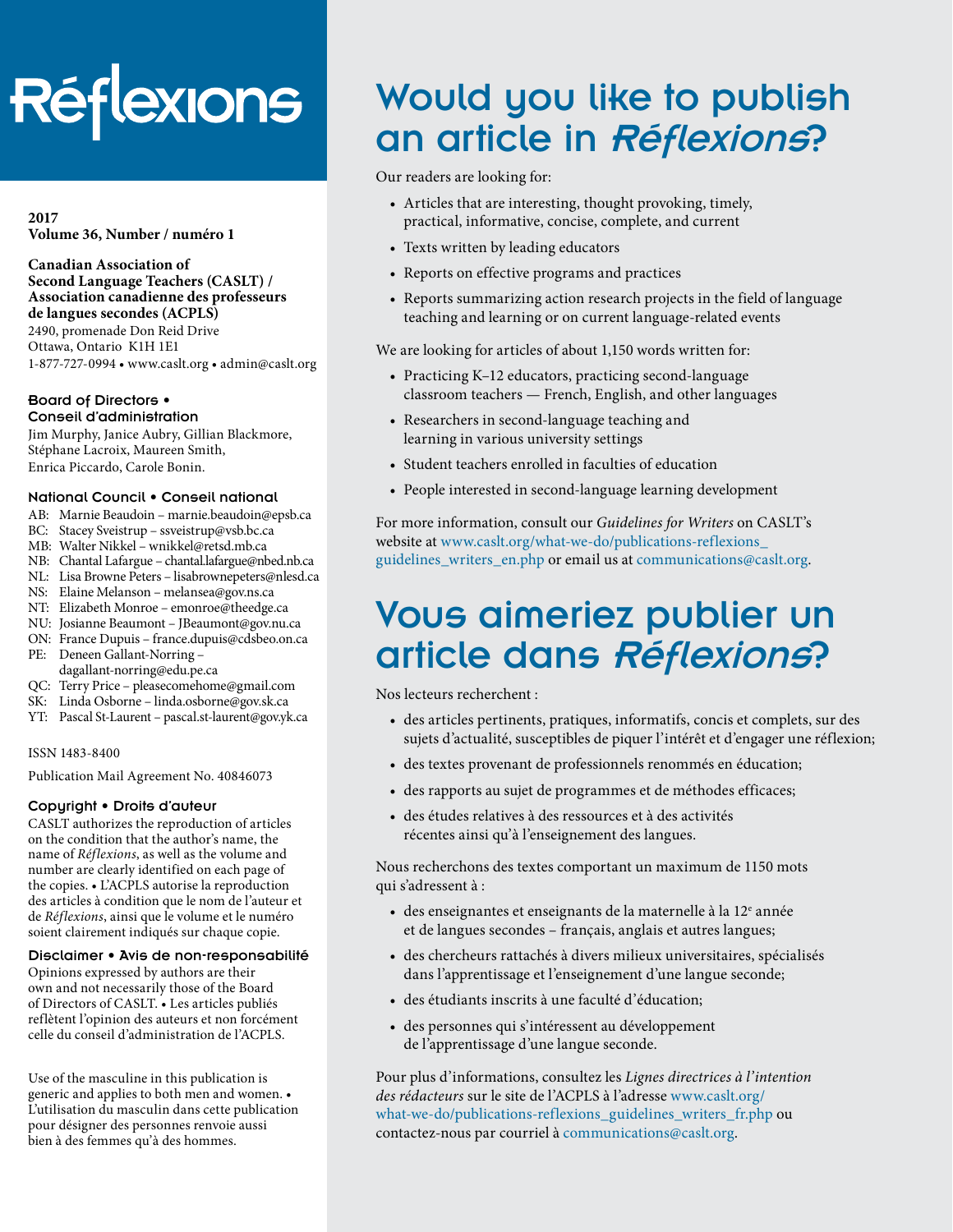- President's Message
- Message du président

# [CASLT News • Nouvelles de l'ACPLS](#page--1-1)

- [LWB Schedule of Events](#page--1-2)
- Horaire des activités de LSF
- Pre-Conference: *[Impact of Second Language Learning](#page--1-0)*
- La préconférence : *L'impact de l'apprentissage de langues secondes*
- 2017 Languages Without Borders Not Just Great PD!
- Langues sans frontières 2017 c'est bien plus que de l'excellent PP!
- 23 CASLT Awards Prix de l'ACPLS



# [CASLT Community • La communauté de l'ACPLS](#page--1-1)

- [IISLE: A Great Friend and Partner to CASLT](#page--1-0)
- L'IISLE : un grand ami et partenaire de l'ACPLS
- [Getting to Know the Goethe-Institut](#page--1-0)
- Apprendre à connaître le Goethe-Institut
- [Getting to Know the French Embassy in Canada](#page--1-0)
- Apprendre à connaître l'Ambassade de France au Canada



# [Teachers' Lounge • Le coin des professeurs](#page--1-1)

- *Arrival*: If Only There Were a Movie Genre Called "Languages"
- *Arrival* : si seulement il existait un genre cinématographique appelé « Langues »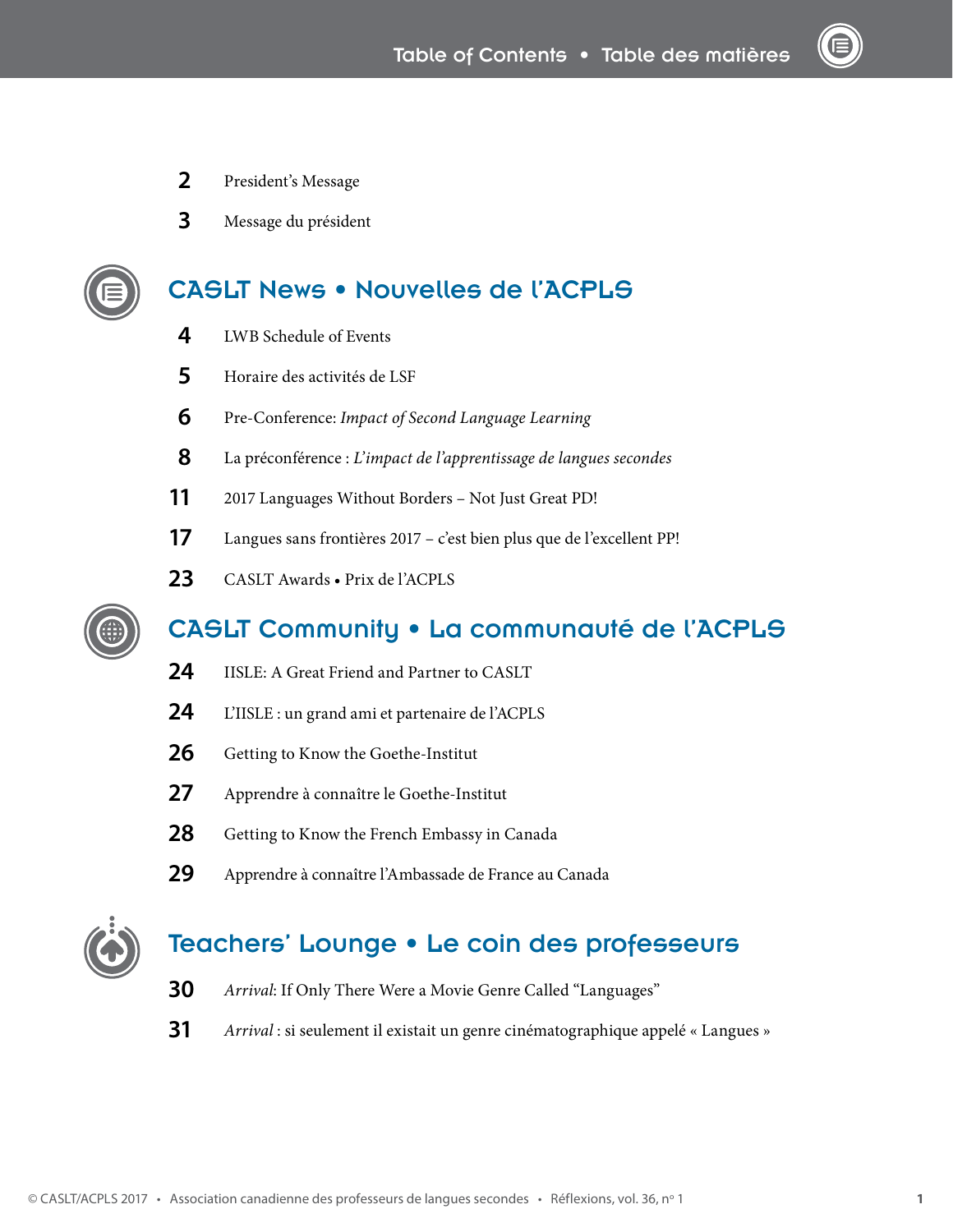This looks to be an exciting<br>
year as we continue<br>
preparations for our 2017<br>
Languages Without Borders (LWB) year as we continue preparations for our 2017 Conference in Edmonton, Alberta, from April 6–8. CASLT joins forces with the Institute for Innovation in Second Language Education (IISLE) at Edmonton Public School Board (EPSB) to hold the 6th National Conference for Second Language Teachers.

It is shaping up to be a fabulous conference with something for everyone. Our call for proposals attracted well over 150 possible presentations, which were reviewed by the organizing committee. We are pleased to report that LWB will have representation from every corner of Canada.

As well, every single conference strand is represented, including all language programs — immersion, core, intensive languages, ESL,  $FSL$  — and many languages — French, English, Spanish, German, Chinese, Arabic, Aboriginal, and Italian at the time of publication, with more to come!

Furthermore, we will also have presentations on language learning, culture, and technology. If you teach languages, then you can't miss this conference!

# **Aboriginal Languages Gathering 2017**

In keeping with our language learning themes, we are also pleased to announce a fabulous opportunity for Aboriginal language educators during the LWB event. With support from Alberta Education, we are pleased to offer an Aboriginal Languages Gathering and a content stream for Aboriginal language instructors during the conference. There will be featured speakers, sessions, presenters, entertainment, and cultural activities specifically for those who teach Aboriginal languages. CASLT has long supported all second language learning in Canada and its impact and importance, and this conference represents another step forward.

# **Teaser Alert – Lit Review**

Speaking of impact, the preconference will include the launch of a literature review on the impact of second language learning. This review was carried out on behalf of SLIC (Second Languages and Intercultural Council of the Alberta Teachers' Association) and in partnership with CASLT. Dr. Mary Grantham O'Brien from the Language Research Centre at the University of Calgary has provided the expertise and leadership for this important research and we are certainly looking forward to hearing about her findings.

# **Featured Speakers**

Although not a complete, final list, featured speakers at the conference will include the following:

- [Dr. Katy Arnett](http://www.smcm.edu/directory/faculty-profile/katy-arnett/)
- [Michel Boiron](https://www.youtube.com/watch?v=LvWY0foUoWg)
- [Dr. Renée Bourgoin](http://www.unb.ca/fredericton/second-language/about/renee.html)
- [Dr. Joseph Dicks](http://www.unb.ca/fredericton/education/people/josephdicks.html)
- [Dr. Jan Hare](http://lled.educ.ubc.ca/profiles/jan-hare/)
- [Caleb \(Señor\) Howard](http://www.senorhoward.com/)
- [Dr. Roy Lyster](https://mcgill.ca/dise/roy-lyster)
- [Dr. Enrica Piccardo](http://www.oise.utoronto.ca/ctl/Faculty_Staff/Faculty_Profiles/189272/Enrica_Piccardo.html)

This list is growing as we continue to confirm guest speakers for the conference. One thing is sure, these speakers represent a vast array of knowledge, research, and practical strategies for second language instruction that will prove both informative and motivational.



Jim Murphy, CASLT's President / président de l'ACPLS

Don't forget to visit the exhibitor hall during your conference stay. A full slate of publishing companies, software producers, and vendors with timely resources of interest to you and your school or district will be on display. CASLT has many high quality products available as well, including our latest resource, the *New Teacher Handbook* for language teachers. This resource is in high demand and is being well received across the continent. If you are a new teacher or you work with new teachers, this is a must have!

It's not too late to register! Look us up at [www.caslt.](https://www.caslt.org/LWB-2017-LSF) [org/LWB-2017-LSF](https://www.caslt.org/LWB-2017-LSF) and start planning now. See you there!

◆ ◆ ◆